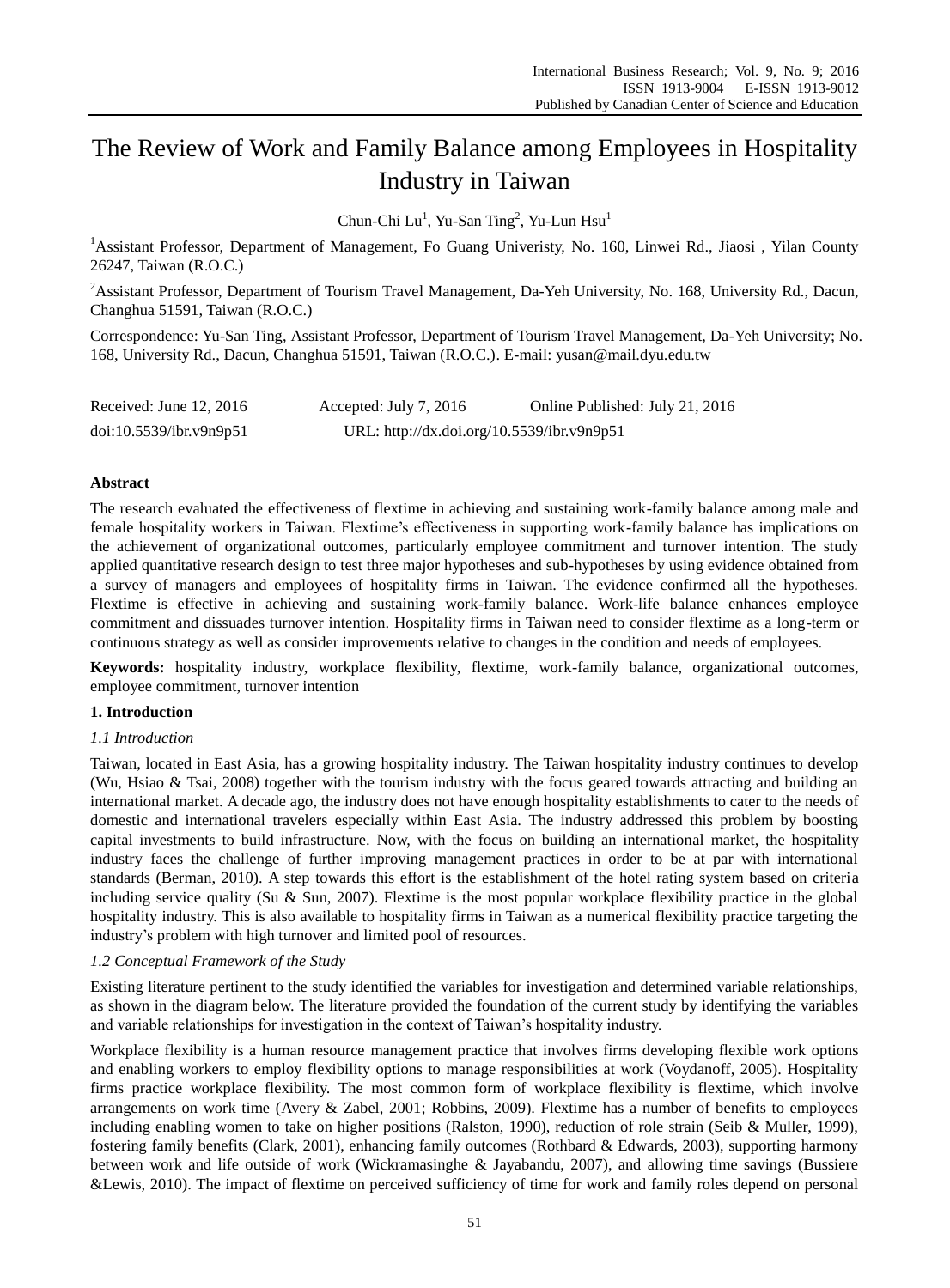and work factors. Personal factors refer to the range of demographic characteristics, such as gender, age, marital status, parental status, and other conditions that influence the work and life conditions of employees (Rothbard & Edwards, 2003). Work factors pertain to the perception and use of flexibility options and management support of family-friendly practices (Clark, 2001).

Work-family balance is a human resource management issue faced by employees. The role of employers in helping employees achieve work-family balance determines the resolution of this issue. Work-family balance is the employee's capability to manage conflict arising from the demands for time of work and family roles (Clutterback, 2003). A specific concern of employees in balancing work and family roles is having sufficient time (Gropel & Kuhl, 2009). Perceived sufficiency of time to manage work and family roles eases role conflict or stress (Elliot, 2003; Ahmad, 2010, Leaptrott & McDonald, 2010). Family friendly practices that enable employees to have sufficient time or at the least hold the perception of sufficient time for work and family roles ease role conflict, overload or stress. Flextime is a family-friendly practice that helps employees to allocate sufficient time for work and family roles (Bussiere &Lewis, 2010).

# *1.3 Statement of the Problem*

The hospitality industry in Taiwan is developing. The industry faces the challenges of focusing human resource management on employee issues, retaining key employees, and attracting new workers given a limited labor pool. Literature on the global hospitality industry provides the benefits of using workplace flexibility practices, particularly flextime in supporting work-family balance of employees and facilitating organizational outcomes. However, there are limited studies on the relationship of these variables in the context of the hospitality industry in Taiwan. Understanding the relationship of the variables in the context of Taiwan would provide a deeper understanding of the role of facilitating the relationship between flextime, work-family balance, and organizational outcomes in addressing the specific human resource issues in Taiwan's hospitality industry.

#### *1.4 Purpose of the Study*

The research aim is to evaluate the effectiveness of flextime in achieving and sustaining work-family balance among male and female hospitality workers in Taiwan. How well flextime supports work-family balance has implications on the effectiveness of this flexibility strategy in influencing organizational outcomes, particularly employee commitment and turnover intention. To address this aim, the study investigated the following hypotheses:

H1: There is relationship among flextime, work-family balance, and organizational outcomes.

H1-1: Flextime would be positively related to work-family balance.

H1-2: Work-family balance would be positively related to organizational commitment.

H1-3: Work-family balance would be negatively related to turnover intention.

H1-4: Flextime would be positively related to organizational commitment.

H1-5: Flextime would be negatively related to turnover intention.

H2: There is causal relationship among flextime, work-family balance, and organizational outcomes.

H2-1: Flextime as an antecedent would influence work-family balance.

H2-2: Work-family balance as an antecedent would influence organizational commitment.

H2-3: Work-family balance as an antecedent would influence turnover intention.

H2-4: Flextime as an antecedent would influence organizational commitment.

H2-5: Flextime as an antecedent would influence turnover intention.

H3: Work-family balance would moderate the relationship of flextime with the organizational outcomes of employee commitment and turnover intention.

H3-1: Work-family balance would moderate the relationship between flextime and organizational commitment.

H3-2: Work-family balance would moderate the relationship between flextime and turnover intention.

Limitations, Assumptions, and Design Controls

The collection of quantitative data and statistical analysis to test the hypotheses of the study gave rise to limitations. One is the lack of accounts or descriptions from the respondents to explain their knowledge and experience of the variables relationships. Another is the limitation in collecting data within the context of the phenomenon investigated. Last is the limited room for adjustment when new but vital data emerges in the course of the study. While these are significant considerations, the collection of quantitative data and treatment using statistical analysis satisfactorily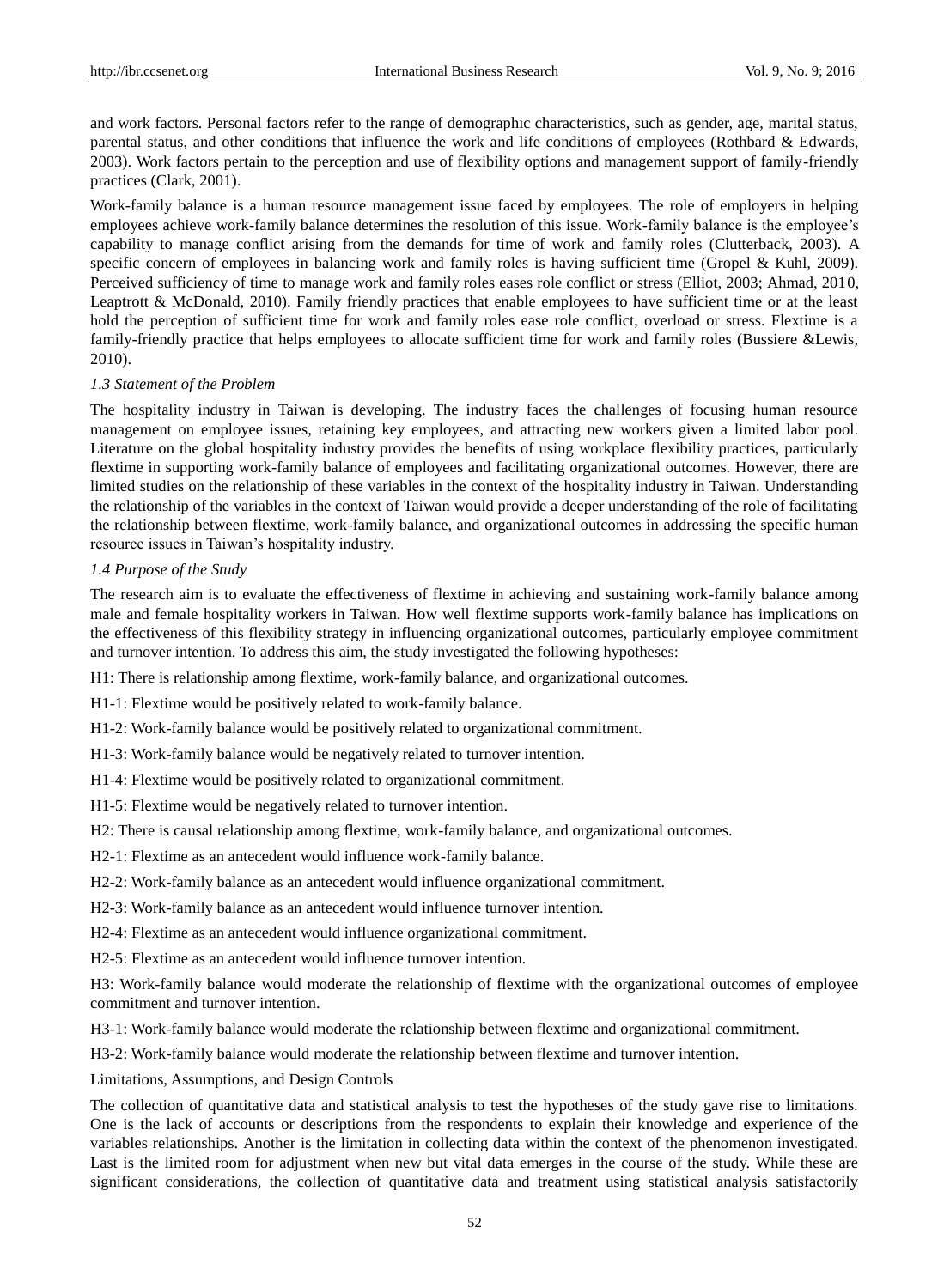addressed the aim of the study and the testing of hypotheses. Nevertheless, the limitations comprised areas for further study.

The study proceeded with two assumptions. One is the honesty of the participants in answering the survey questionnaire. Explaining the purpose of the study and guaranteeing confidentiality of personal data during the data collection process fosters the honest responses of the research participants. The other is the accuracy of the research instrument. The items included in the survey questionnaire came from the review of literature. Although, the survey instrument was made for the purpose of the study, this found support from literature.

## **2. Method**

## *2.1 Research Purpose and Problem*

The research aims to evaluate the effectiveness of flextime in achieving and sustaining work-family balance among male and female hospitality workers in Taiwan. The extent that flextime ushers work-family balance, support its effectiveness in influencing organizational outcomes, specifically that of employee commitment and turnover intention. Work-family balance offer benefits to male and female employees. Taiwan hospitality industry is developing and the identification of the effectiveness of flextime as a flexibility strategy has implications on the condition of male and female employees and the resulting organizational outcomes.

## *2.2 Research Design*

The research design in investigating the relationship between the variables is quantitative research. The purpose in using quantitative research is to determine relationships and causality. The quantitative method of inquiry entails the counting and measurement of the phenomenon studied to come up with numbers or statistical data (Creswell, 2009; Saunders, Lewis & Thornhill, 2009). This constitutes the appropriate research design because the purpose of the investigation in the current study is to determine the relationship among the three variables flextime, sufficiency of time for work and family life, and the two organizational outcomes. The determination of the relationship among these variables involves the derivation of numerical or statistical data showing the existence of the relationship and describing the nature and extent of the relationship. The quantitative data also indicates the causality among the variables.

The quantitative research as the design of the study has strengths and weaknesses. One of the strengths of the quantitative research is the couching of the problem under investigation into clear and specific terms through the variables (Creswell, 2009). Another of the strength of quantitative study is the achievement of a significant degree of reliability of the data collected and the results by employing measures that support replicable data and results given similar circumstances (Saunders et al., 2009).

One weakness is the limitation of the quantitative study in deriving data within the actual context of the investigation such as conditions and circumstances surrounding the study. While quantitative study can determine the existence of a relationship among variables and describe the nature of the relationship, it does not cover explanations of the context of the relationship (Creswell, 2009). The study addressed this weakness by augmenting numerical primary data with secondary data which provides the context and support explanations for measurable data. Another weakness of the quantitative research is the limitation of the results of the study by the predetermined purpose, achievable through a structured investigation and closed-ended questions (Saunders et al., 2009). Additionally, quantitative research is the limited room for the evolution of the research method and the allowance for new data during the research process (Creswell, 2009).

#### *2.3 Data Requirements*

The investigation of the effectiveness of flextime in achieving and sustaining work-family balance among hospitality workers in Taiwan in affecting organizational outcomes required both primary and secondary data. Primary data emerge from an original research purpose. Secondary data come from studies made for a different purpose from the current study and reported in books, journals, papers or reports. Collecting both primary and secondary data fulfilled the purpose of the study as well as addressed the limitation of the quantitative research to measure data by combining secondary and primary data in the current study.

#### *2.4 Population and Sample*

The research population comprised of male and female hospitality workers in Taiwan. Collecting data from both male and female hospitality workers is in recognition of the importance of flextime and sufficiency of time for work-family balance to hospitality workers regardless of gender as shown in the literature review (Avery & Zabel, 2001; Clutterbuck, 2003; Elliott, 2003; Tsai, 2005). The hospitality industry in Taiwan comprise of both male and female workers to support the gathering of information from both groups of workers.

The research population in the current study comprised of nearly 264,000 accommodation and food services employees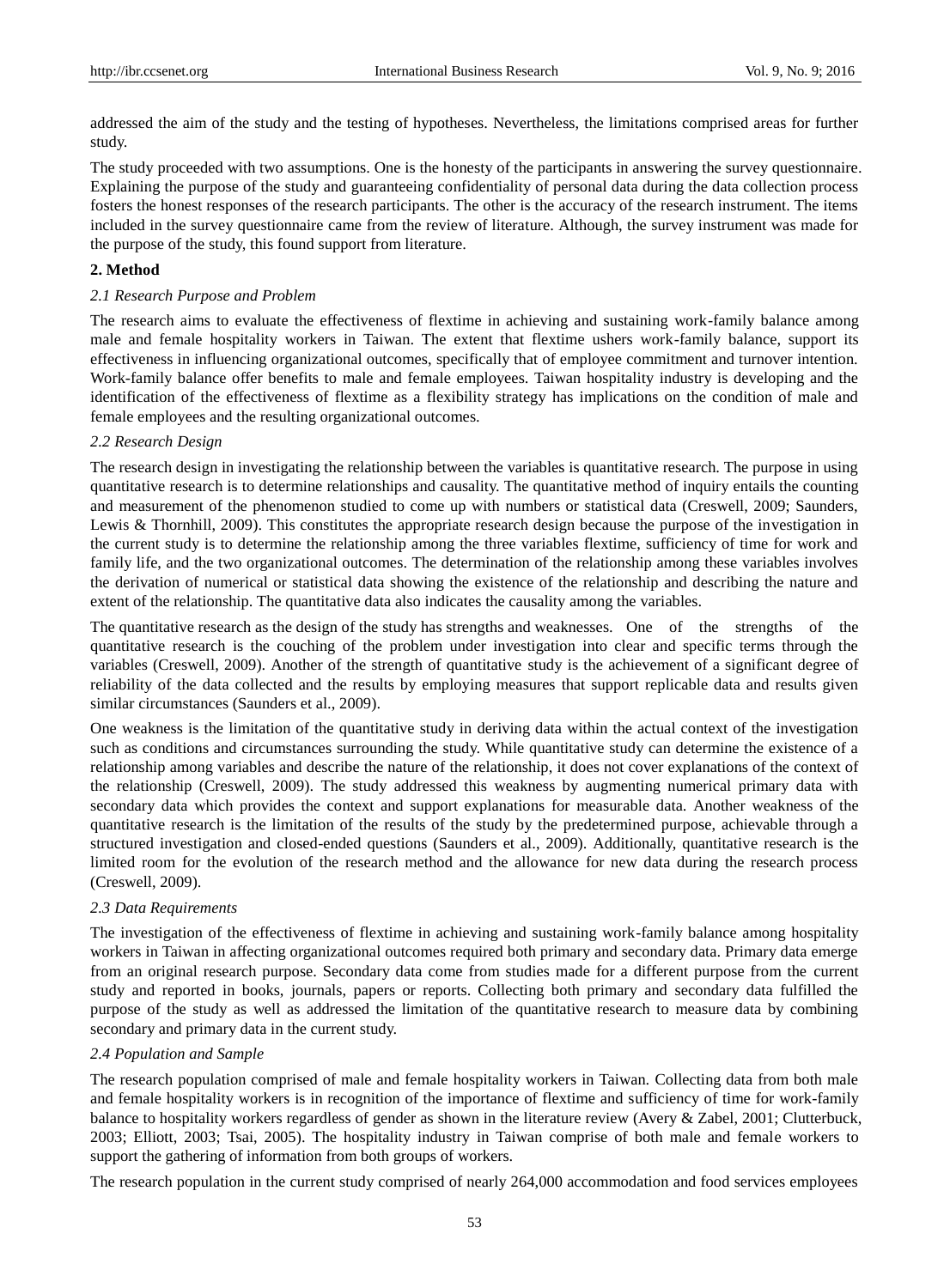as of 2009, out of which roughly 106,000 are men and 157,000 are women (Statistical Bureau, 2010). This means that 40.30 percent are males and 59.70 percent are females. This coincides with the expectation that hospitality workers in Taiwan comprise of significant ratio and men and women.

The research sample targeted in the study is 384 respondents computed at the confidence level of 95 percent confidence interval of +/-5. Setting the sample size calculation at these confidence level and confidence interval ensures significant representation of the population (Ardilly & Tille, 2006). To ensure the achievement of the targeted sample of respondents, the researcher sent out 450 questionnaires with an expected return rate of 90 percent or higher. The sampling method is snowball sampling, which determines key respondents with access or connections to the larger population of the study.

#### *2.5 Data Collection Method*

The data collection method for the quantitative research design is survey. As a systematic method, survey involves an organized process directed towards a purpose. In the current study, the purpose of the survey is to gather information from hospitality employees about their experiences of flextime and its relationship with ensuring sufficient time for work-family balance to influence the two organizational outcomes of organizational commitment and turnover intention.

# *2.6 Data Analysis*

Multiple hierarchical regression analysis is the method employed in analyzing quantitative data derived from responses to the survey questionnaire. This analytical method applies to studies involving the investigation of the relationship of a dependent, criterion or response variable to a set of independent variables also called predictor, antecedent or explanatory variables (Osborne, 2008). This analytical method is applicable to the current study because the intention was to determine the relationship flextime with sufficiency of time for work-family balance and the concurrent influence on two determinations of organizational performance given employee characteristics, such as gender, age and family situation, as independent variables. The statistical software SPSS was the tool employed in conducting the multiple hierarchical regression analysis on the quantitative data collected.

## *2.7 Ethical Issues*

The research complied with the policy of the university on ethical research, particularly by paying close attention to informed consent and confidentiality. Participation as a respondent in the study is strictly voluntary and not by force. All participants received an explanation of the purpose of the study and the exact participation requested from them. Respondents also have the opportunity to ask questions from the researcher about the study and their role as respondents. Answering the questionnaire meant that the respondents have given their consent to become participants in the study. De-identification of the survey questionnaire involved not asking for the names of the respondents. Instead, each questionnaire has a unique code as identifier. Confidentiality of the information provided required placing the questionnaires and raw data in a locked cabinet or drawer accessible only to the researcher. Measures used to ensure confidentiality when respondents opted to complete the questionnaire on the spot included having a separate table, using dividers, or having a room exclusively for use of respondents whenever available.

## **3. Results**

The respondents of the study totaled 411 individuals who are employees of the hospitality industry in Taiwan. This number represents a 91.33 percent return rate to meet the 95 percent confidence interval. This supports the significance of the data obtained from the sample in representing the population of hospitality workers in Taiwan.

The descriptive statistics summarized the mean and standard deviation of the ratings made by respondents on five statements on flextime, work-family balance, organizational commitment, and turnover intention. The direction of responses is agreement with the statements on the research variables but with significant dispersal of responses. Organizational commitment has the least dispersed rating followed by work-family balance and then by turnover intention. Ratings of statements on flextime were most dispersed to indicate the highest variance in the perspective towards the variables.

Analysis of variance (ANOVA) determined the relationship of the demographic variables (age, education, employment status, years of employment, annual salary) with flextime, work-family balance, organizational commitment, and turnover intention. The results shows the significant relationship of the five demographic variables with flextime, work-balance, organizational commitment, and turnover intention. Manager or higher positions, longer years of employment and higher annual salary have strongest connection to flextime. The 31-40 age range, graduate education, and manager position have the strongest relationship to work-family balance. The 41-50 age range, graduate education, manager or higher position, 6 or more years or employment, and \$NT 1,000,001-1,500,000 annual salary have the most significant impact on organizational commitment. The 41-50 age groups, post-secondary education, contractual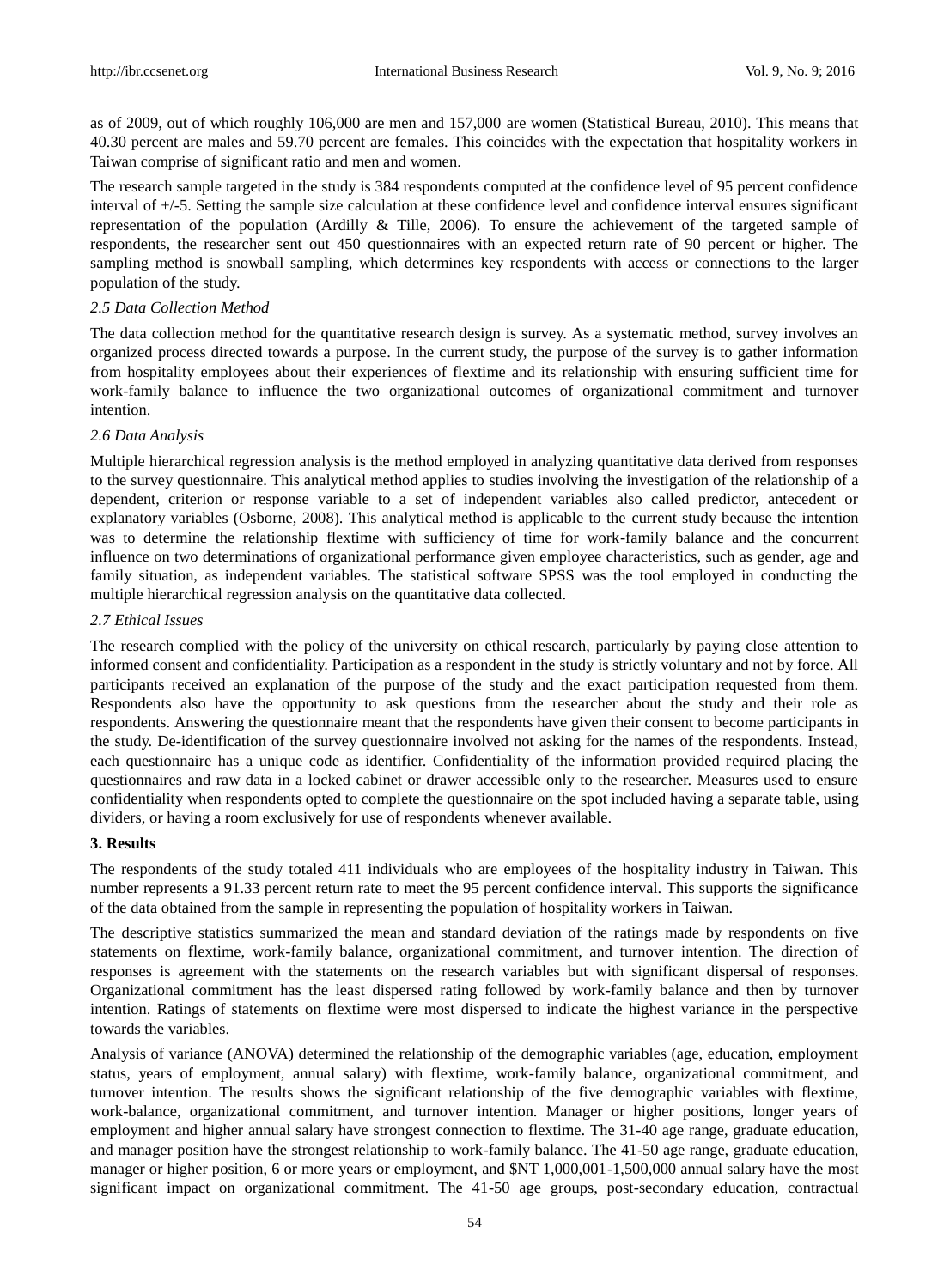employment, 1-5 years of employment, and \$NT 500,000 or less annual salary have the strongest impact on turnover intention. These demographic variables can explain the degree of concentration or dispersal in ratings of the statements on flextime, work-family balance, organizational commitment, and turnover intention.

The independent samples t-test determined the relative means of two groups under sex (male and female), marital status (married and single), having children (no and yes) relative to flextime, work-family balance, organizational commitment, and turnover intention. The results showed marital status relative to flextime as having the only significant variance in mean. The mean for the married group is larger than the mean for the singles group. Married status has a stronger positive relationship with flextime. Married hospitality workers are likely to be older and have more experience in the company to provide them with greater authority to arrange their work time. Moreover, married employees are likely to have more family roles competing with work role to make flextime a useful or a valuable organizational practice. No significant difference was found for the other groups relative to flextime. No significant variance in the group means also emerged relative to work-family balance, organizational commitment, and turnover intention.

The hierarchical multiple regression analysis operated in three stages. In the first stage, the correlation analysis, together with descriptive analysis, ANOVA and t-test, established the existence of a significant relationship between flextime, work-family balance, and organizational outcomes of employee commitment and turnover intention. In the second stage, linear regression confirmed flextime as an antecedent variable, work-family balance as both independent and dependent variable, and organizational commitment and turnover intention as response variables. The linear regression analysis also indicated the influence of work-family balance on organizational commitment and turnover intention as the strongest among the variable pairs. The third stage of the analysis is the use of hierarchical regression analysis, to test the moderating effect of work-family balance in the link between flextime and the organizational outcomes of employee commitment and turnover intention.

Table 1. Hierarchical Regression Analysis (H3-1)

|         | Independent variable            | Dependent variable R |       |      | R square Adjusted R square | Beta F |                            | $\blacksquare$  | Sig.    |
|---------|---------------------------------|----------------------|-------|------|----------------------------|--------|----------------------------|-----------------|---------|
| Model 1 | Flextime                        | Org. comm.**         | 0.321 | .103 | .101                       |        | 46.957                     | 6.853           | $.000*$ |
| Model 2 | Flextime<br>Work-family balance | Org. comm.**         | 0.529 | .280 | .276                       |        | $\frac{.170}{.447}$ 79.220 | 3.804<br>10.005 | $.000*$ |

 $*$  p<0.01

\*\*Organizational commitment

Table 2. Hierarchical Regression Analysis (H3-2)

|         | Independent variable | Dependent variable | R     | v<br>square | Adjusted<br>square | Beta    | F      | m        | Sig.     |
|---------|----------------------|--------------------|-------|-------------|--------------------|---------|--------|----------|----------|
| Model   | Flextime             | Turnover intention | 0.293 | .086        | .083               | $-.293$ | 38.330 | $-6.191$ | $0.000*$ |
|         | Flextime             |                    |       |             |                    | $-.178$ |        | $-3.756$ |          |
| Model 2 |                      | Turnover intention | 0.432 | . 187       | .183               |         | 47.033 |          | $0.000*$ |
|         | Work-family balance  |                    |       |             |                    | $-339$  |        | $-7.145$ |          |

 $*$  p<0.01

All hypotheses were confirmed.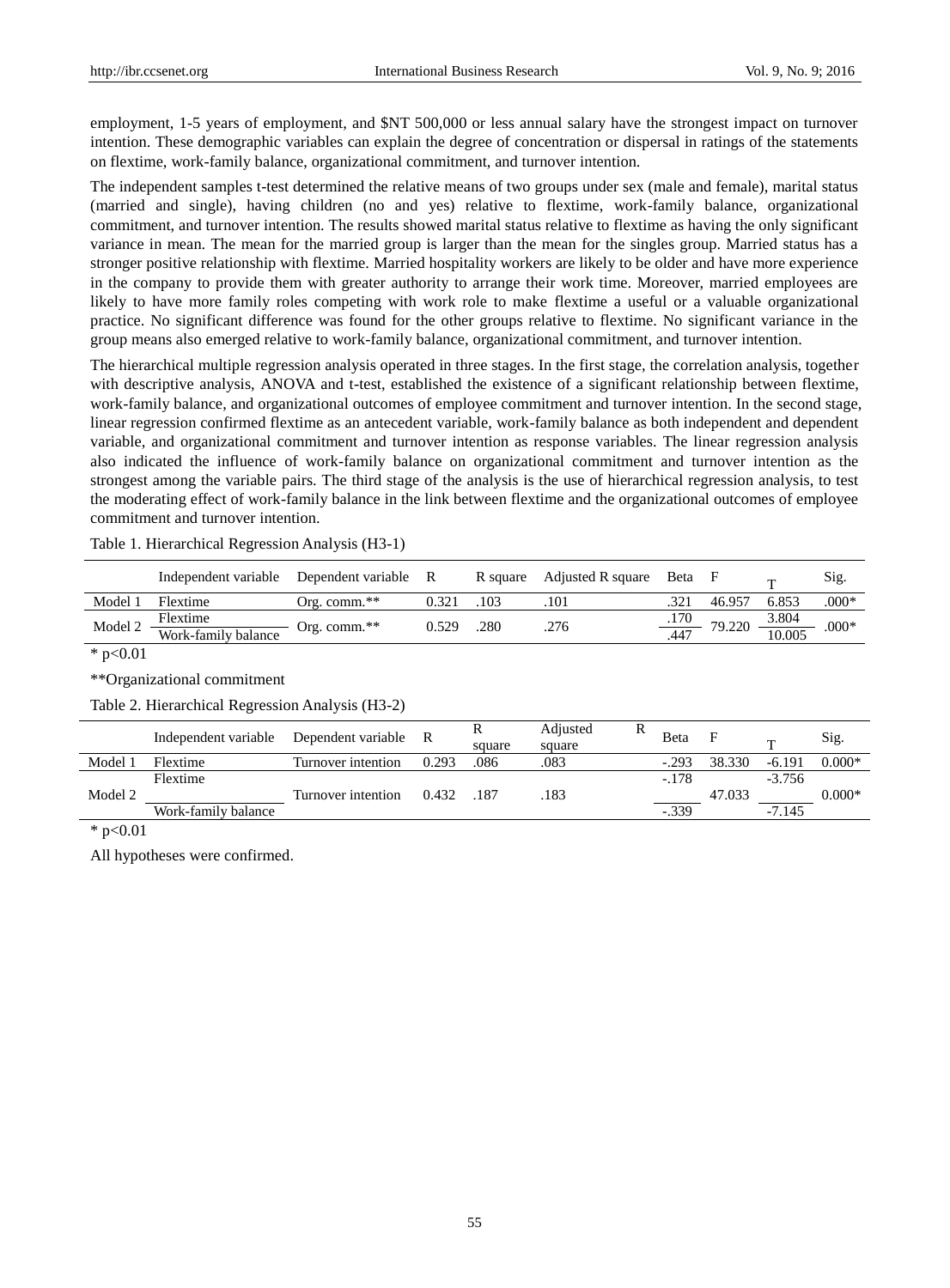#### Table 3. Summary of Hypotheses Test Results

| Hypotheses                                                   | Hypothesis test<br>used | Hypothesis test result                            |
|--------------------------------------------------------------|-------------------------|---------------------------------------------------|
| H1: There is relationship among flextime, work-family        |                         | Confirmed significant relationship                |
| balance and organizational outcome.                          |                         |                                                   |
| H1-1: Flextime would be positively related to                |                         | Confirmed significant positive relationship       |
| work-family balance.                                         |                         |                                                   |
| H1-2: Work-family balance would be positively related        | ANOVA.                  | Confirmed significant positive relationship       |
| to organizational commitment.                                | independent             |                                                   |
| H1-3: Work-family balance would be negatively related        | samples                 | Confirmed significant negative relationship       |
| to turnover intention.                                       | t-test, correlation     |                                                   |
| H1-4: Flextime would be positively related to                | analysis                | Confirmed significant negative relationship       |
| organizational commitment.                                   | $(\text{stage } 1)$     |                                                   |
| H1-5: Flextime would be negatively related to turnover       |                         | Confirmed significant negative relationship       |
| intention.                                                   |                         |                                                   |
| H2: There is causal relationship among flextime,             |                         | Confirmed significant causal influence            |
| work-family balance and organizational outcome.              |                         |                                                   |
| H <sub>2</sub> -1: Flextime as an antecedent would influence |                         | Confirmed significant positive causal influence   |
| work-family balance.                                         |                         |                                                   |
| H2-2: Work-family balance as an antecedent would             |                         | Confirmed significant positive causal influence   |
| influence organizational commitment.                         |                         |                                                   |
| H2-3: Work-family balance as an antecedent would             | Linear regression       | Confirmed significant negative causal influence   |
| influence turnover intention.                                | analysis                |                                                   |
| H <sub>2</sub> -4: Flextime as an antecedent would influence | $(\text{stage } 2)$     | Confirmed significant positive causal influence   |
| organizational commitment.                                   |                         |                                                   |
| H <sub>2</sub> -5: Flextime as an antecedent would influence |                         | Confirmed significant negative causal influence   |
| turnover intention.                                          |                         |                                                   |
| balance would<br>H3: Work-family<br>moderate<br>the          |                         | Confirmed moderating role of work-family balance  |
| relationship between flextime and organizational             |                         |                                                   |
| outcome.                                                     |                         |                                                   |
| H3-1: Work-family balance would moderate the                 | Multiple regression     | Confirmed partial moderating role of work-family  |
| relationship between flextime and organizational             | analysis                | balance<br>between<br>flextime<br>and<br>employee |
| commitment.                                                  | $(\text{stage } 3)$     | commitment                                        |
| H3-2: Work-family balance would moderate the                 |                         | Confirmed partial moderating role of work-family  |
| relationship between flextime and turnover intention.        |                         | balance between flextime and turnover intention   |

## **4. Discussion**

The findings address the research problem on the effectiveness of flextime in achieving and sustaining work-family balance among male and female hospitality employees in Taiwan to achieve organizational outcomes by identifying three hypotheses with sub-hypotheses and testing these hypotheses using statistical tools to analyze quantitative survey data.

The actual use of employees of flextime varies depending on the availability of options that apply to them to also vary the outcomes. As such, empirical studies on flextime and its effect on organizational outcomes comprise an assessment of flextime options. The results of the study indicated significant positive perception, especially by married employees likely to have dependent children, which coincides with the results of a previous study. This means that hospitality workers in Taiwan may have flextime options, as expressed through their positive perception of this workplace flexibility strategy. Nevertheless, near average but leaning towards agreement mean values also indicate a wide room for improvement. This is especially so, since many hospitality workers in Taiwan are single and without dependent children. As such, areas for improvement on flextime in hospitality firms in Taiwan could be fitting flextime options with the needs and conditions of married employees with children and providing flextime options for single employees without children. Flextime offers benefits not only to married parents but also to single employees as covered by the concept work-family balance, with the life component pertaining not only to family but also to social life. Developing a range of flextime options for different employee conditions could enhance positive perceptions of flextime and the effect on organizational outcomes.

#### **Acknowledgments**

Thanks for the supports from Chinese Innovation Design Management Comity (C. I. D. M. C) for contributing the grants for this research.

# **References**

Ahmad, A. (2010). Work-family conflict among junior physicians: Its mediating role in the relationship between role overload and emotional exhaustion. *Journal of Social Sciences, 6*(2), 265-271.